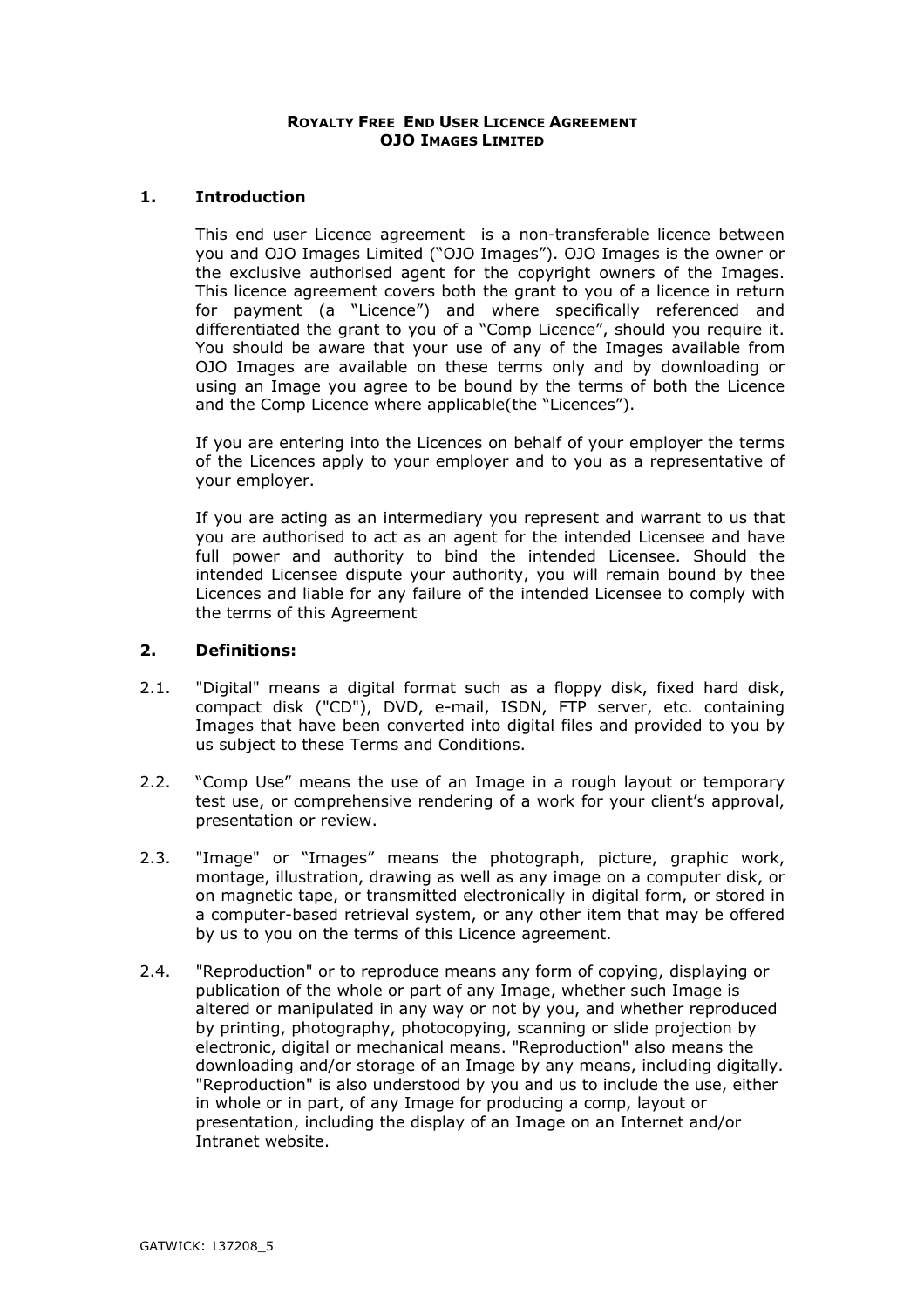2.5. "Sensitive Use" means the use of an Image in such a way that it may be deemed offensive to the model. And includes but is not limited to the use of an Image to associate, imply or indicate involvement by the Model or any subject in the Image in illegal activities, medical conditions or procedures, other health and mental health issues, drug or substance abuse, welfare or economic aid, dating agencies, sexual preference, teen pregnancy, abortion and adoption, political or religious affiliation, smoking or alcohol usage, feminine hygiene, incontinence or impotence.

# **3. Grant of Licences**

Paid Licence Grant

- 3.1. OJO Images, in consideration for the payment by you of the licence fee and your compliance with the terms of the Licence, grants you a nontransferable, non-exclusive, worldwide, perpetual licence to store, reproduce and use the Image that you have purchased during this transaction, and any authorised derivatives or copies for your own commercial or non- commercial use as set out in clauses 4 and 5 below but not for any other purposes. Any rights not granted to you by the Licence agreement remain with OJO Images
- 3.2. Where the Image is acquired by you paying for an individual download or in a storage device such as a CD\_ROM or other such media, you may share the Image by creating an image library, image storage jukebox, network configuration or similar arrangement as long as no more than 10 individuals (including you) have access to the Image and only 1 individual may use the Image at any one time within the same legal entity entering into this Licence. If your intended use of the Image would exceed the usage rights above please contact OJO Images. The contact details for OJO Images are given in clause 12.

Comp Use Licence Grant

- 3.3. OJO Images grants you the non-exclusive, non-transferable right to use the Image for Comp Use only for a period of 60days from download. It is a condition of the grant of the Comp Use Licence that the Image licensed on this basis will not be (i) distributed by you where distribution in this context includes any Digital format and (ii) Additionally you may not sell, sublicense or otherwise deal with the Image alone or incorporated into any product. All other restrictions under clause 5 apply to the grant of the Comp Use Licence.
- 3.4. Where Images are acquired on a Comp Use Licence only one individual may access the Image.

Subscription Use

3.5. If you are accessing Images via the Subscription Web Site then only one individual may access the Site and use the Images. If more than one individual is to use the Image then you will need to another licence. If your intended use of the Image would exceed the usage rights above please contact OJO Images. The contact details for OJO Images are given in clause 12.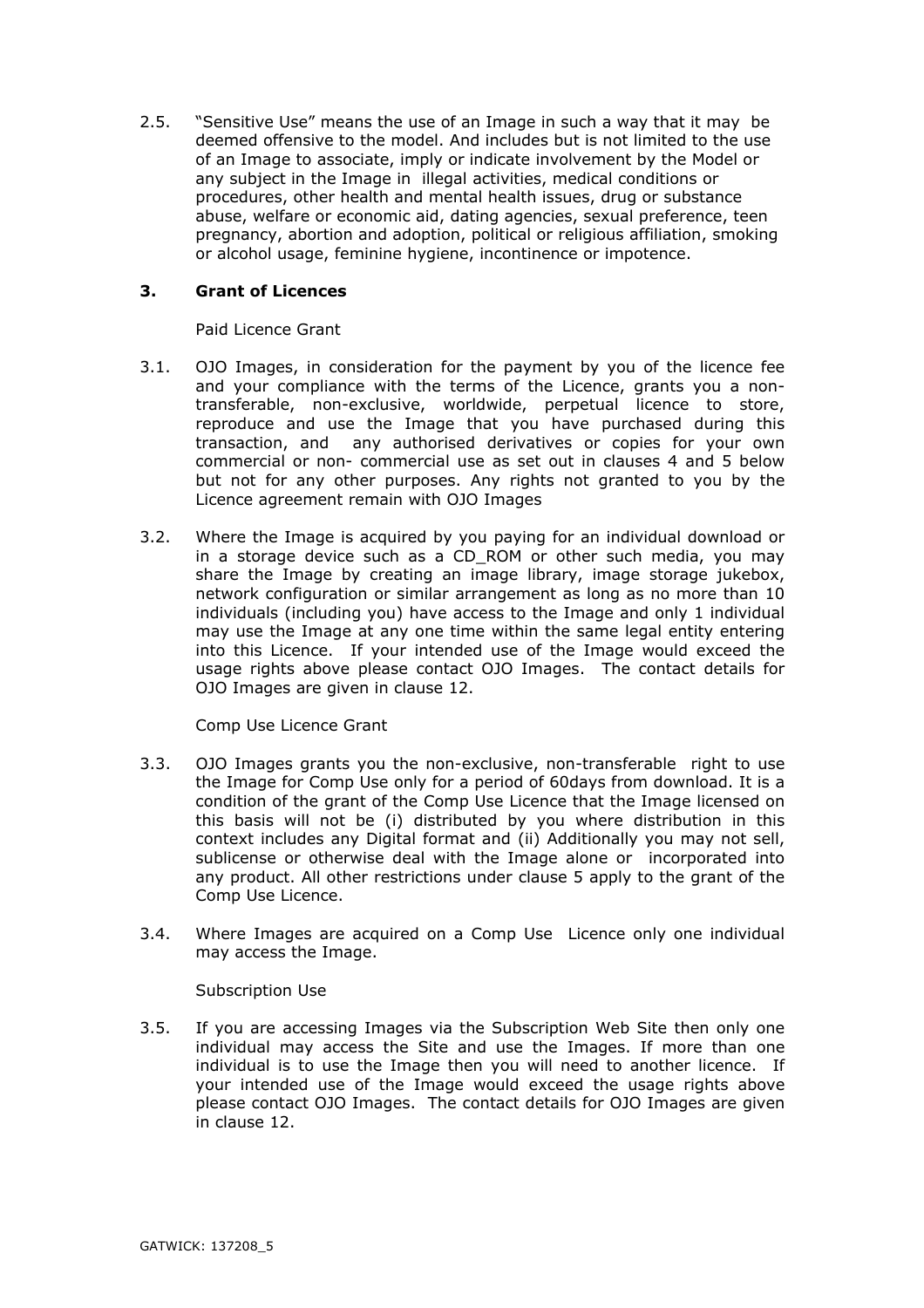# **4. Permitted Use**

- 4.1. Under the Licence you may (subject always to any limitations on such use under clause 5):
	- 4.1.1 use the Image any number of times on a worldwide, unlimited and perpetual basis as part of an advertising and promotional materials, packaging, multi-media including web-design, broadcasting film/DVD and video, publishing (including for editorial purposes) materials for personal non commercial use:
	- 4.1.2 manipulate, alter or crop the Image;
	- 4.1.3 use the Image in commercial products such as calendars, posters or postcards, or other consumer merchandise or in packaging (provided always that the use of the Image does not permit re-use or re-distribution).
	- 4.1.4 use the image in any other manner approved in writing by OJO **Images**

### **5. Uses not permitted**

- 5.1. Under the Licence you may not:
	- 5.1.1 sublicense, re-licence, rent, resell or lease the Image to any third party separate or independent from a specific product, website, or similar;
	- 5.1.2 copy or publish the Image to a network or bulletin board, or otherwise distribute or allow any of the Image to be distributed to or used by anyone other than the authorised and licensed users, without the prior written consent from OJO Images or its authorised representative;;
	- 5.1.3 should you, through the use of the Image under clause 4.1.2, create a derivative work you agree that you do not acquire any copyright through the use of the Image in that work and your use of the derivative work remains at all times subject to the terms of this Licence. You agree, at OJO Images' request, to assign any copyright therein to OJO Images at your expense;
	- 5.1.4 use the Image to promote a business that sells or licenses photographic images, or otherwise competes with OJO Images in any manner;
	- 5.1.5 distribute, sub-licence or resell the Image to third parties except as an integral part of your product or web-page and only for the life and extent of such a product;
	- 5.1.6 display the Images in any digital format or for any digital use at any resolution greater than 72 dpi, other than for editorial or preliminary design work;
	- 5.1.7 incorporate the Image in a logo, trade mark or service mark: you may however use the Image in connection with other aspects of your business (such as its letterhead);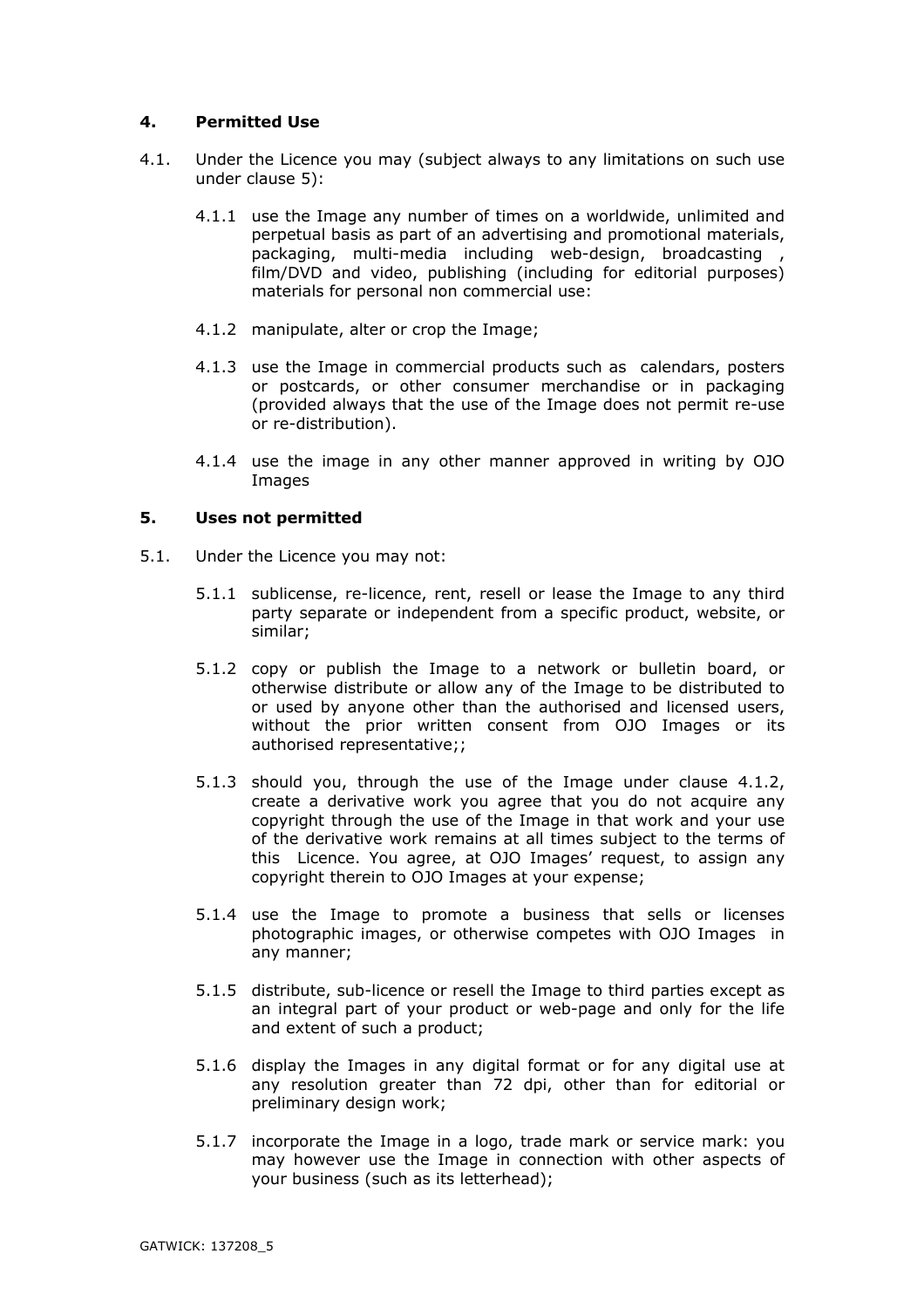- 5.1.8 use the Image in any way that might reasonably deemed pornographic, defamatory, libellous or otherwise unlawful or in any way that would constitute Sensitive Use;
- 5.1.9 use the Images in such a way as to imply that any model depicted in the Image personally uses or endorses a product or service;
- 5.1.10 use the Image depicting any model in any unduly controversial or unflattering context, unless accompanied with a statement indicating that the person is a model and the Images are being used for illustrative purposes only;
- 5.1.11 delete or alter the copyright symbol, the name OJO Images, or identification number or any other information from the electronic file by which the Image is supplied to you or from any copies of those files;
- 5.1.12 in any way manipulate the Image or its digital format so as to reverse engineer, disassemble or translate any part of the Image;
- 5.1.13 make an Image available or use the Image in a Digital format so that the Image can be used for multiple distributions via website templates, electronic greetings or software products. If your intended use of the Image would exceed the usage rights in this clause please contact OJO Images. The contact details for OJO Images are given in clause 11.

### **6. Permissions and Releases**

- 6.1. Neither OJO Images nor any party on whose behalf OJO Images licences the Image, makes any representations or warranties with regard to the use of names, people, trademarks, trade dress, logos, registered or copyrighted designs or works of art or architecture or any item capable of proprietary rights protection depicted in the Image, and you must satisfy yourself that all necessary rights, model releases, property releases, permissions or consents required for Reproduction of the Image are obtained.
- 6.2. It is a condition of this Licence that obtain any model, property or other permissions and releases for the Image and your intended use of the Image from the applicable right holder any other rights necessary for the intended use of any Image, including without limiting the generality of the foregoing, any personality or publicity rights.
- 6.3. If any information is provided regarding model and property releases this information is intended solely for general informational use. It should NOT be taken as legal advice or as an answer to specific questions you may have in regards to model or property releases. It remains your responsibility to ensure that you have the correct model, property trademark or other releases necessary for your intended use and that you comply with the relevant local laws. You are advised to seek legal advice if you have specific questions regarding releases. If you choose to download an Image with no model or property release for any other usage than editorial, it is your responsibility to ask a legal professional about your specific use to be sure.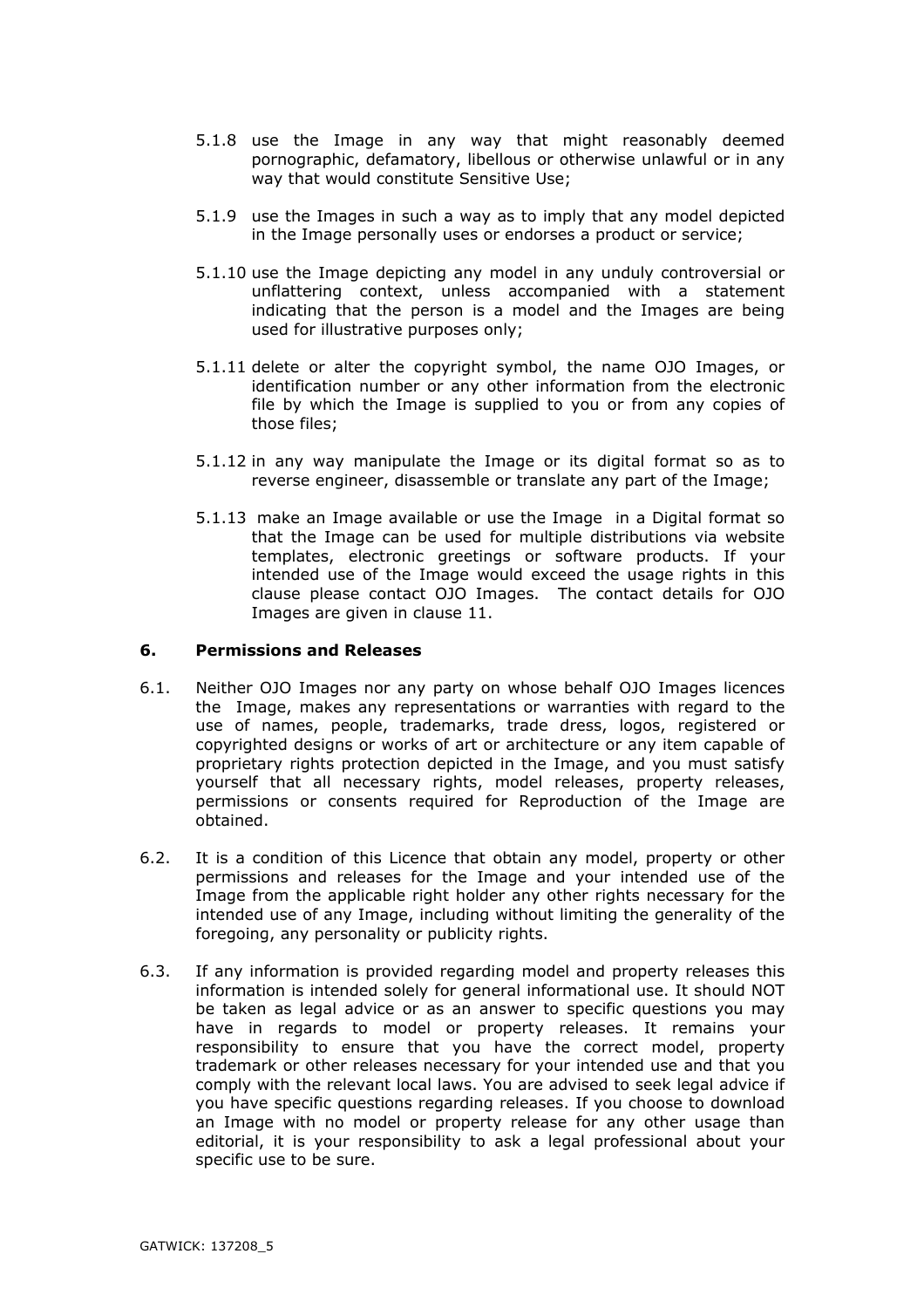# **7. Copyright, Copyright Notice and Publication**

7.1. No ownership or copyright in the Images shall pass to you by the grant of any the Licence.

The Image is protected by copyright and a copyright and credit line must be included with the reproduction of our Images in the following format © OJO Images (together with contributor co-credits, when indicated).

7.2. [If our Images are used by you in a print publication you agree to send to us two free samples of the pages containing our Images within thirty days of publication. In other media, alternative evidence of use must be provided to us if requested.]

## **8. Payment Terms**

- 8.1 You agree to pay to OJO Images the licence fee payable in respect of the Image used by you under the terms of the Licence and no rights are granted until all fees are paid in full. VAT is payable in addition to the Licence Fee.
- 8.2 Without prejudice to any other right or remedy that it may have, if you fail to pay OJO Images on the due date, OJO Images may charge interest on such sum from the due date for payment at the annual rate of 4% above the base lending rate from time to time of HSBC, accruing on a daily basis and being compounded quarterly until payment is made, whether before or after any judgment OJO Images may claim interest under the Late Payment of Commercial Debts (Interest) Act 1998;

### **9. Termination and Consequences of Breach**

- 9.1 This Licence shall continue in effect until terminated.
- 9.2 In the event of breach of copyright or breach of any of the terms of this Licence by you or your client, OJO Images reserves the rights to terminate your Licence without prior notification or refund of any monies. In the event that we terminate you must immediately (a) stop using the Image (b) delete the Image and all copies from all of your electronic and/or magnetic media and destroy all other copies of the Image within your possession or control, or, upon request of OJO Images, return all such copies to us. Such termination will not relieve you of your payment obligations.

### **10. Warranty and Indemnification**

10.1 OJO Images warrants the Digital copy of the Image in the form duly purchased by you to be free from technical defects for a period of 30 days from purchase. Your sole and exclusive remedy for a breach of this warranty shall be at the discretion of OJO Images the replacement of the Digital copy of the Image or a refund of the price paid by you for the Image. This warranty shall not however apply where the defect arises from any modification, variation or addition to the Image not performed by us or caused by any abuse, corruption or incorrect use or storage of the Image with equipment or software that is incompatible. OJO Images makes no other warranty, either express or implied, including without limitation any implied warranties of merchantability or fitness for purpose.